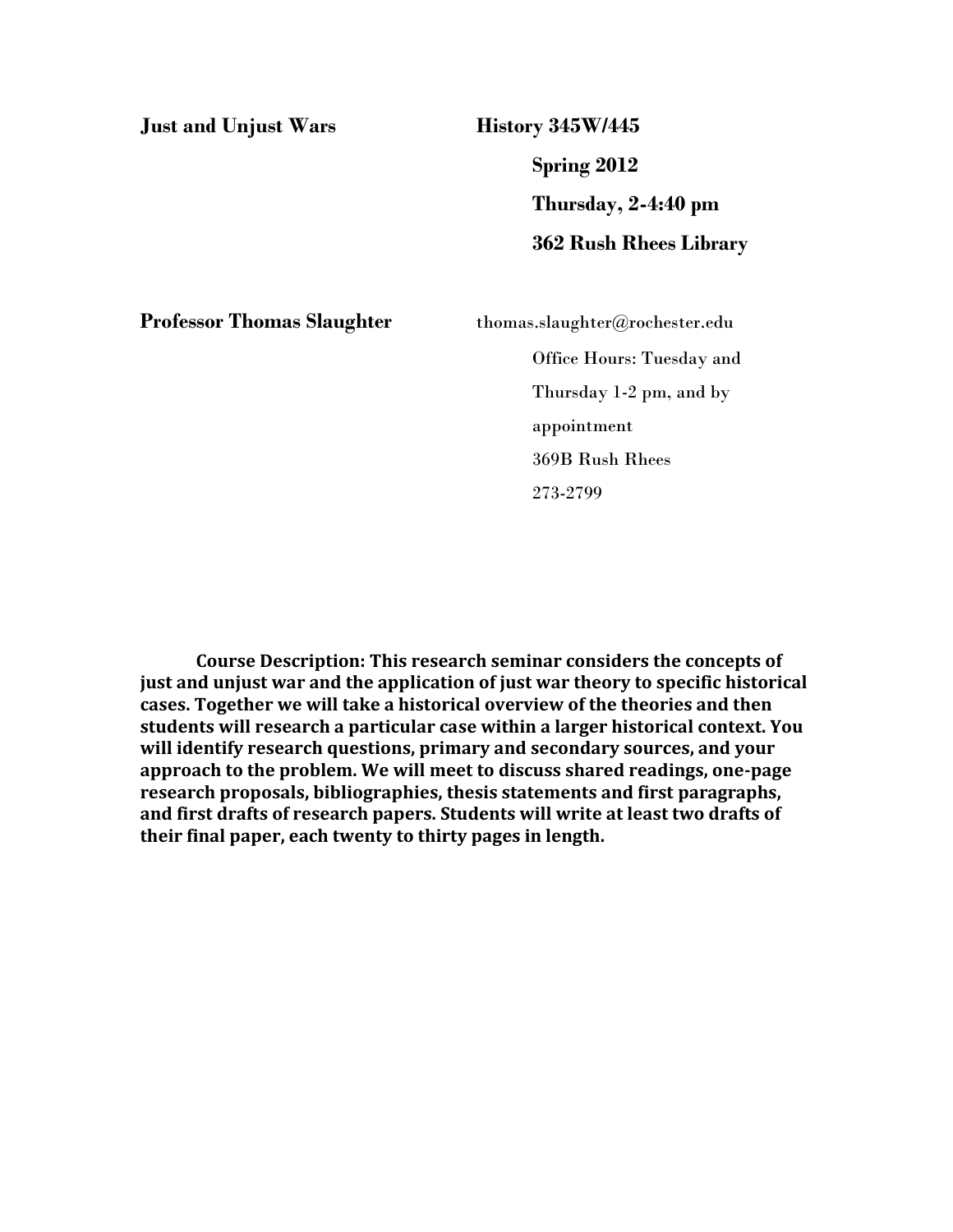

worldwide prayers for peas.

1

**Evaluation: Students are expected to attend every class and each absence will result in a 5% penalty to the final course grade. You are also expected to participate actively in class discussions and to have mastered the assigned readings. Preparation and participation will constitute 20% of the course grade. Each written assignment must be delivered by the due time and date. Late assignments will be penalized one course grade for each day they are late.**

**A one-page proposal (10% of course grade) is due to me as an email attachment on February 9, not later than 9 am. Bring a paper copy to class for each student. A bibliography of primary and secondary sources (5% of course grade) is due by the same time and in the same fashion on February 16. A onepage outline (5% of course grade) is due in the same way on February 23. The first paragraph of your paper, which includes the thesis statement (10% of** 

 $\overline{a}$ 

<sup>&</sup>lt;sup>1</sup> Love, Jason, "God Answers What He Thought Were Worldwide Prayers for Peas." Snapshots, A412.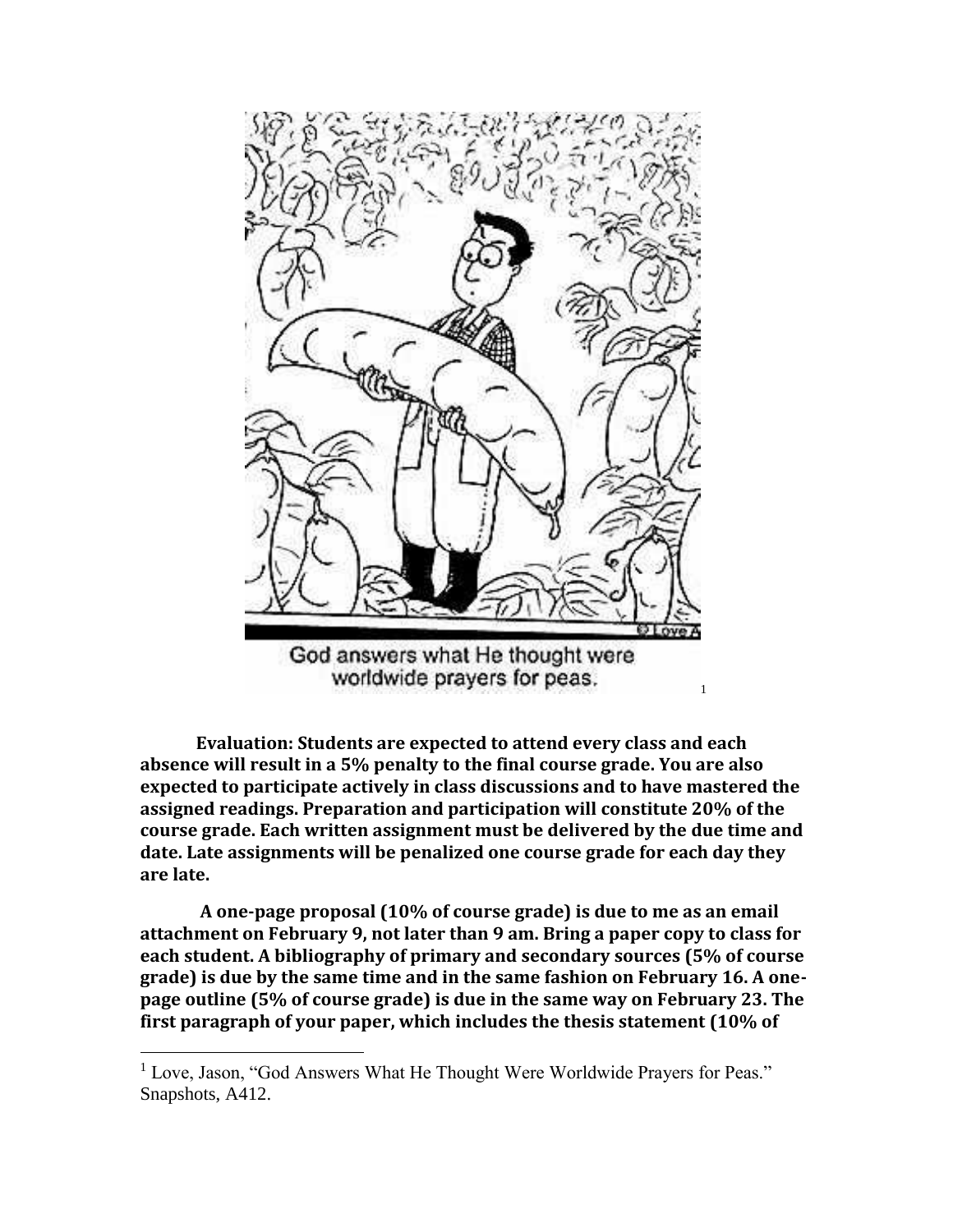**course grade), is due in the same way on March 2. I will accept re-writes of any of these assignments not later than one week after they are returned to you.**

**The first draft of your research paper (10% of course grade) is due to me as a paper text by 9 a.m. on April 6. The final draft (40% of course grade) is due to me in the same way by 9 a.m. on April 27. I will give a grade of incomplete for the course only under extreme circumstances, and only if permission is sought prior to the original due date for the final draft; the paper will be accepted for a grade only if the newly assigned due date is met. I will submit grades according to the registrar's schedule.**

**Academic Honesty Policy:** Undergraduate and graduate education at Rochester builds on the principle that excellence requires freedom**.**  Honesty and integrity are prerequisites of this freedom. Academic honesty in the advancement of knowledge requires that all students and instructors respect the integrity of one another's work and recognize the importance of acknowledging and safeguarding intellectual property. As members of an academic community, students and faculty assume certain responsibilities. One of these responsibilities is to engage in honest communication. Academic dishonesty is a serious violation of the trust upon which an academic community depends. The College Academic Honesty Policy is both an articulation of the kinds of behaviors that violate this trust and the means by which that trust is safeguarded and restored. All undergraduate and graduate students, staff,

and faculty in the College must abide by the Academic Honesty Policy.<sup>2</sup>

 $\overline{a}$ 





<sup>2</sup>*College Academic Honesty Policy.* Rochester: University of Rochester. [http://www.rochester.edu/college/honesty/docs/Academic\\_Honesty.pdf](http://www.rochester.edu/college/honesty/docs/Academic_Honesty.pdf) (Accessed January 15, 2009).

3 "The Attack on Carthage." Illustration. *Cyclopaedia of Universal History: Being an Account of the Principal Events in the Career of the Human Race, from the Beginnings of*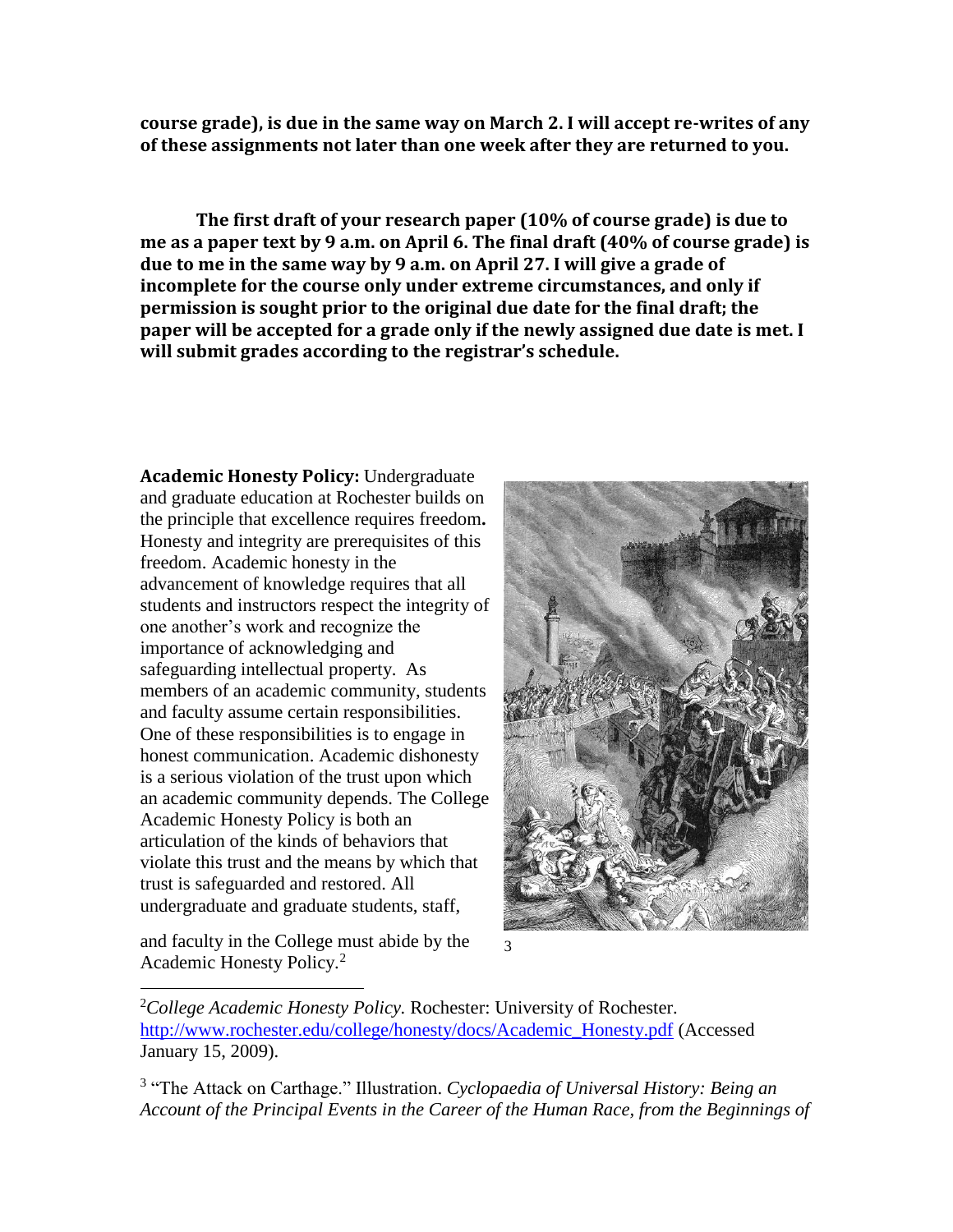

 $\overline{a}$ 

**Required Texts:** These books are available at the UR Bookstore and are on Reserve in Rush-Rhees Library at the front desk. For more affordable prices, it is worth looking for the texts online at websites such as Amazon.com and Half.com. The pagination on the syllabus follows the listed editions.

- William Strunk, Jr. and E. B. White, *The Elements of Style.* New York: The Penguin Press, 2005. (S & W)
- Gregory M. Reichberg, Henrik Syse, and Endre Begy, Eds., *The Ethics of War.* Malden, MA: Blackwell Publishing, 2006. (R, S, & B)
- \*I have not ordered copies, but all written assignments, including the bibliography, notes, and drafts of the research paper, must conform to Kate L. Turabian, *A Manual for Writers of Research Papers, Theses, and Dissertations*, 7th edition. This is the *Chicago Manual of Style* for students.

*Civilization to the Present Time,* 1885. From Library of New York Public Library Digital Gallery.http://digitalgallery.nypl.org/nypldigital/dgkeysearchdetail.cfm?trg=1&strucID=1 761242&imageID=1619658&total=9&num=0&word=Punic%20wars&s=3&notword=& d=&c=&f=2&k=0&lWord=&lField=&sScope=&sLevel=&sLabel=&imgs=20&pos=1&e =w (Accessed January 15, 2009).

<sup>4</sup> G.R. Hall. "George Washington at Monmouth, June 28,1778." Engraving, 1858.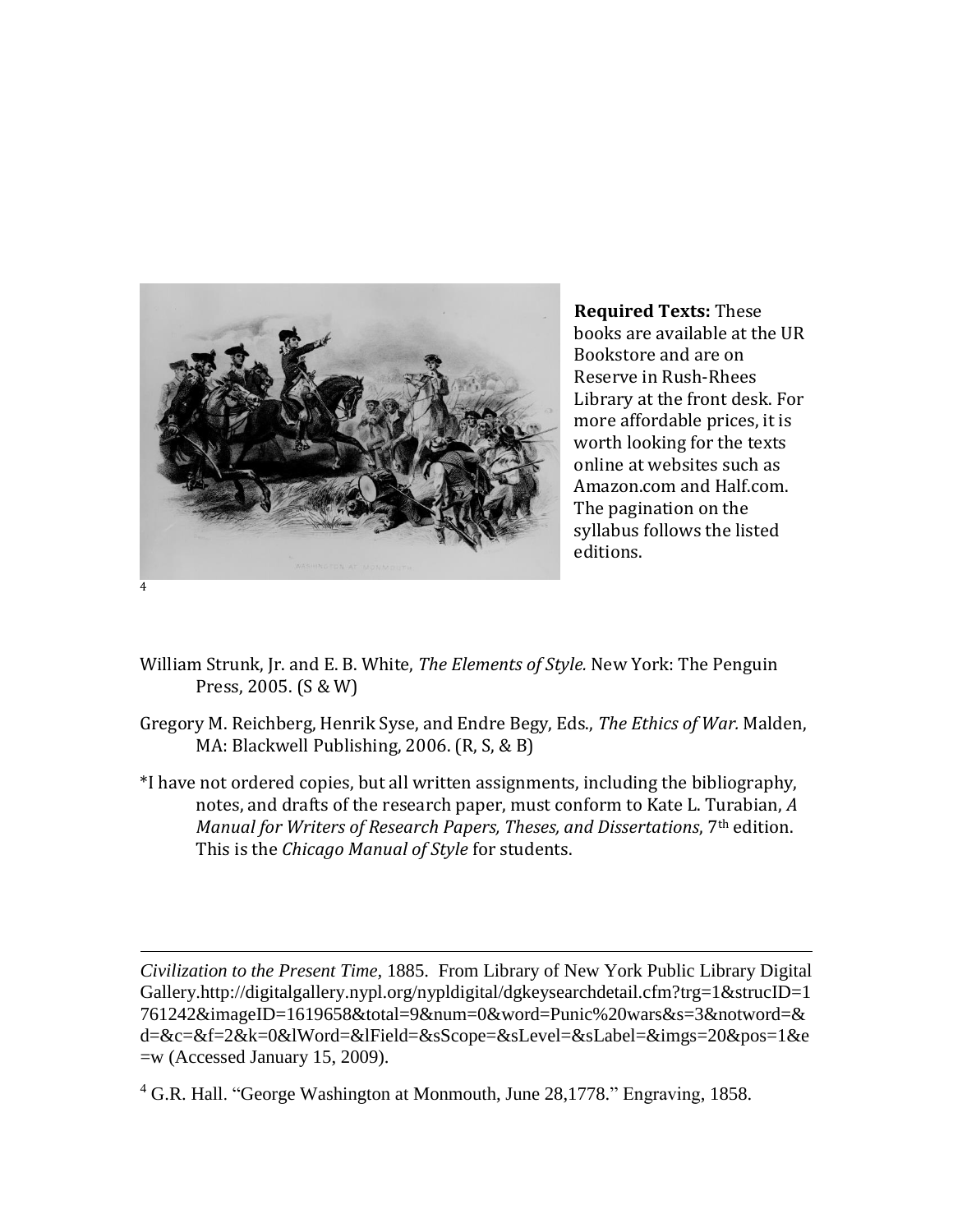

5

## **Class Schedule**

**Week I, Jan. 19:** 

Introduction.

**Week 2, Jan. 26:** 

Margaret Beckett and Alan Unsworth, librarians, to talk about digital and other library resources.

**Week 3, Feb. 2:**

 $\overline{a}$ 

<sup>5</sup> O'Sullivan, Timothy, photographer. "[Incidents of the war. A Harvest of Death, Gettysburg, July 1863.]" Photograph. Washington, D.C.: Philip & Solomons, c1865. From Library of Congress: Selected Civil War Photographs, 1861-1865. [http://memory.loc.gov/cgi](http://memory.loc.gov/cgi-bin/query/r?ammem/cwar:@field(NUMBER+@band(cwp+4a40875)[bin/query/r?ammem/cwar:@field\(NUMBER+@band\(cwp+4a40875\)](http://memory.loc.gov/cgi-bin/query/r?ammem/cwar:@field(NUMBER+@band(cwp+4a40875)) (Accessed January 15, 2009).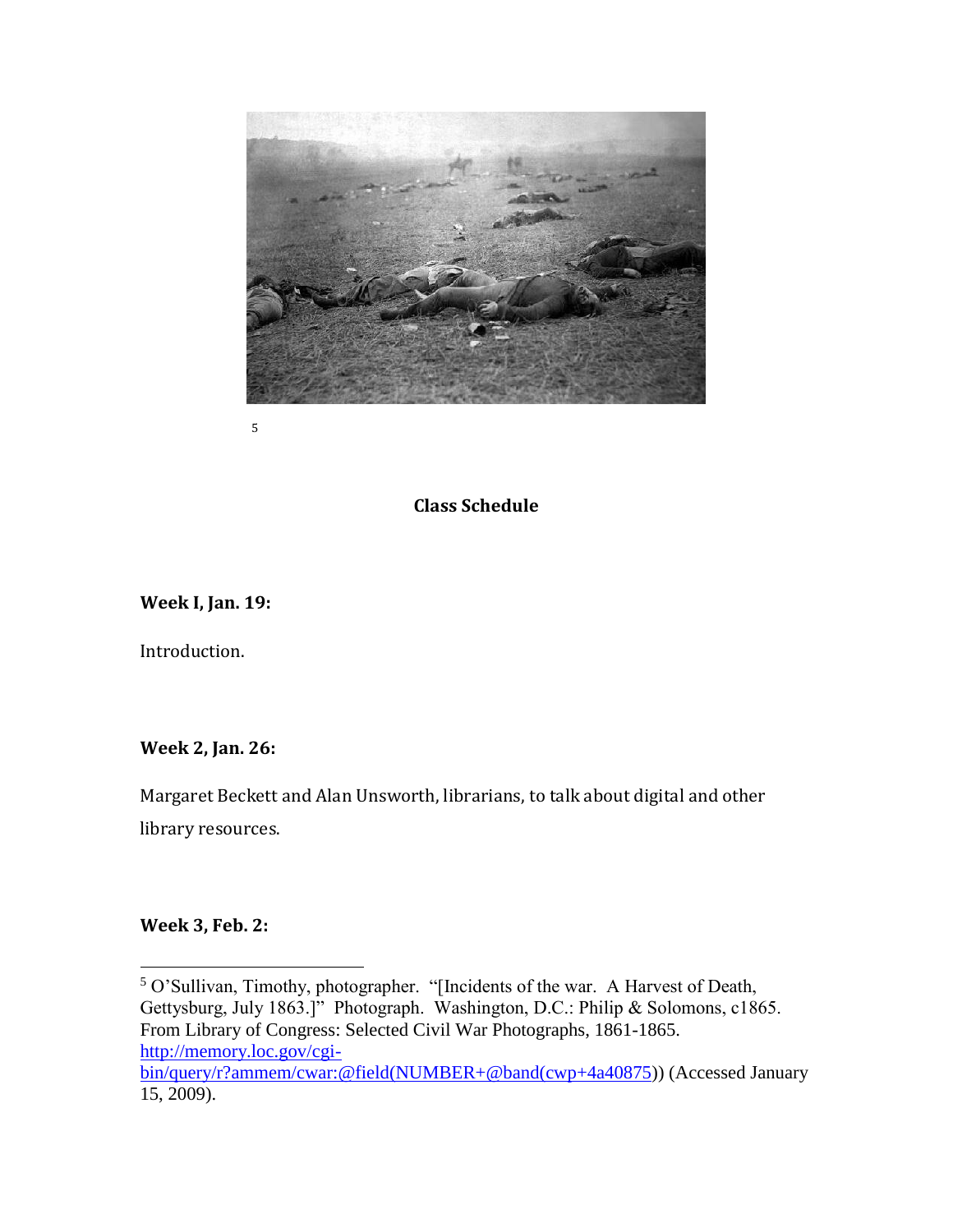R, S & B, Part I, numbers 1, 2, 3, and 7; Part II, numbers 10, 16, 17, and 19.

S & W, Forward, Introduction, and parts 1, 2, and 3.

## **Week 4, Feb. 9:**

R, S, & B, Part III, numbers 21, 24, 25, 27, 31, and 32.

S & W, parts 4, 5, and 6.

ONE-PAGE PROPOSAL DUE AS EMAIL ATTACHMENT TO PROFESSOR SLAUGHTER NOT LATER THAN 9AM. BRING ONE PAPER COPY FOR EACH STUDENT TO CLASS.

**Week 5, Feb. 16:**

R, S, & B, Part IV, numbers 33-47.

BIBLIOGRAPHY DUE TO PROFESSOR SLAUGHTER AS EMAIL ATTACHMENT NOT LATER THAN 9 AM. BRING ONE PAPER COPY FOR EACH STUDENT TO CLASS.



**Week 6, Feb. 23:**

 $\overline{a}$ 

6

<sup>&</sup>lt;sup>6</sup> "A mass grave in Bergen-Belsen concentration camp." Photograph. Bergen-Belsen, May 1, 1945. Arnold Bauer Barach Collection, courtesy of USHMM Photo Archives.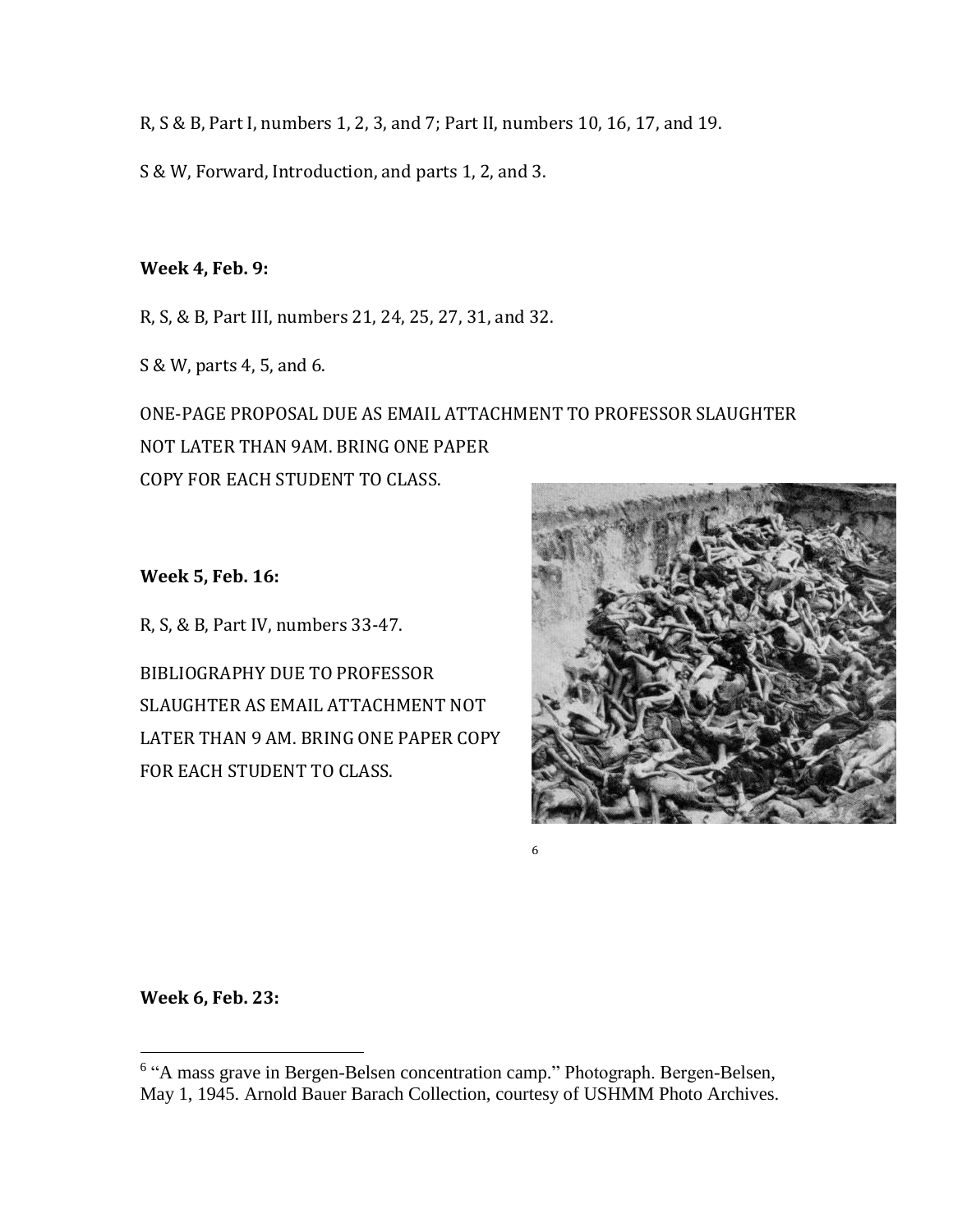R, S, & B, Part V, numbers 48-58.

OUTLINE DUE TO PROFESSOR SLAUGHTER AS EMAIL ATTACHMENT NOT LATER THAN 9 AM. BRING ONE PAPER COPY FOR EACH STUDENT TO CLASS.

## **Week 7, March 1:**

FIRST PARAGRAPH OF RESEARCH PAPER, WHICH INCLUDES THESIS, DUE TO PROFESSOR SLAUGHTER AS EMAIL ATTACHMENT NOT LATER THAN 9 AM. BRING ONE PAPER COPY FOR EACH STUDENT TO CLASS.



**Week 8, March 8: NO CLASS—MEET INDIVIDUALLY. Week 9, March 15:** SPRING BREAK. **Week 10, March 22: NO CLASS—MEET INDIVIDUALLY.**

7

## **Week 11, March 29:**

 $\overline{a}$ 

 $7$  Boston, Bernie. "Vietnam War protester putting a flower in the gun of a military policeman." Photograph. Washington, D.C., October 21, 1967.